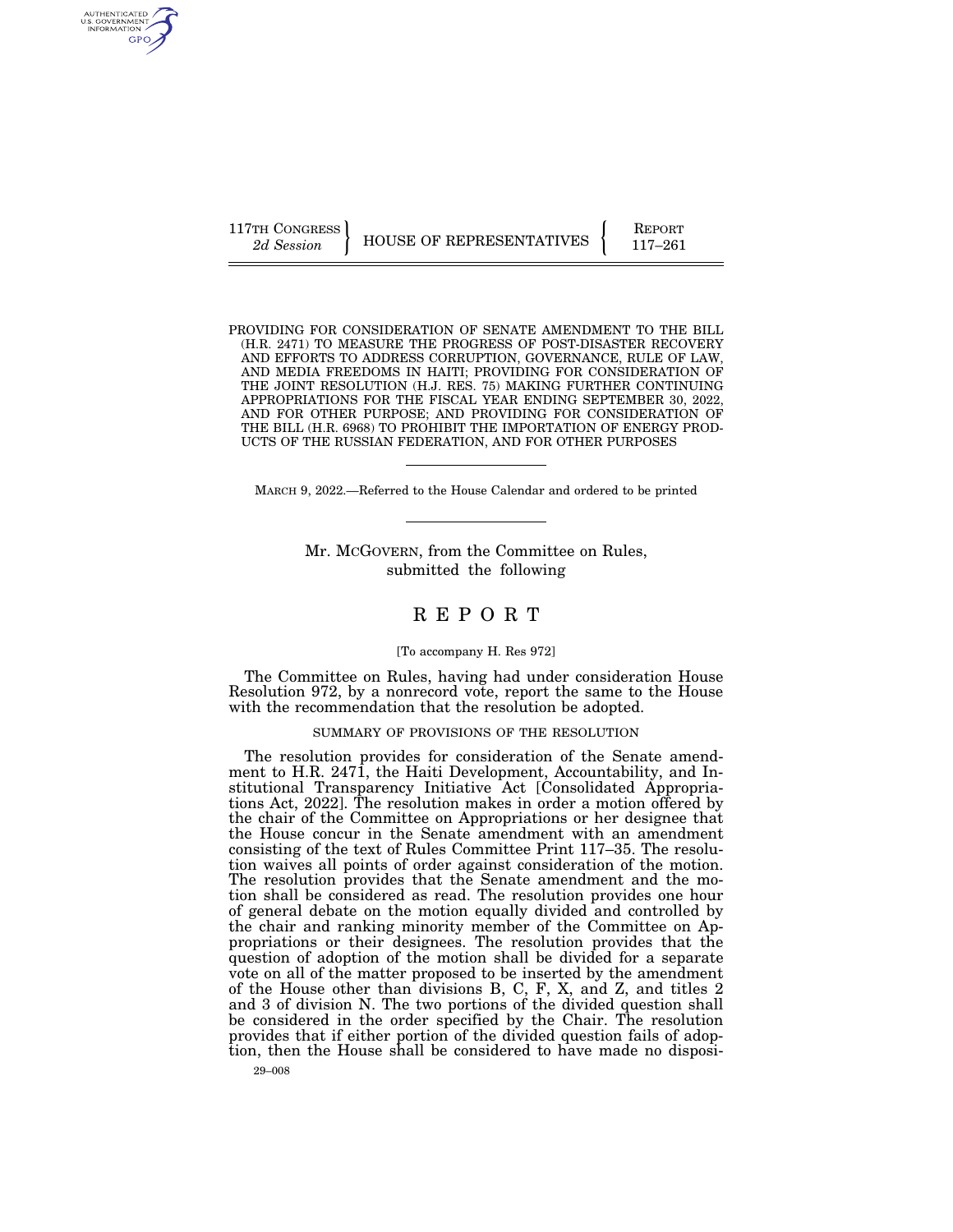tion of the Senate amendment. The resolution provides that the chair of the Committee on Appropriations and the chair of the Permanent Select Committee on Intelligence may insert in the Congressional Record not later than March 11, 2022, such material as they may deem explanatory of the Senate amendment and the motion. The resolution further provides for consideration of H.J. Res. 75, the Extension of Continuing Appropriations Act, 2022, under a closed rule. The resolution provides one hour of general debate equally divided and controlled by the chair and ranking minority member of the Committee on Appropriations or their designees. The resolution waives all points of order against consideration of the joint resolution. The resolution provides that the joint resolution shall be considered as read. The resolution waives all points of order against provisions in the joint resolution. The resolution provides for one motion to recommit. The resolution further provides for consideration of H.R. 6968, the Suspending Energy Imports from Russia Act, under a closed rule. The resolution provides one hour of general debate equally divided and controlled by the chair and ranking minority member of the Committee on Ways and Means or their designees. The resolution waives all points of order against consideration of the bill. The resolution provides that the bill shall be considered as read. The resolution waives all points of order against provisions in the bill. The resolution provides one motion to recommit.

## EXPLANATION OF WAIVERS

The waiver of all points of order against consideration of the motion includes waivers of the following:

—Clause 7 of rule XVI, which requires that no motion or proposition on a subject different from that under consideration shall be admitted under color of amendment.

—Section 306 of the Congressional Budget Act, which prohibits consideration of legislation within the jurisdiction of the Committee on the Budget unless referred to or reported by the Budget Committee.

The waiver of all points of order against consideration of H.J. Res. 75 includes a waiver of clause 11 of rule XXI, which prohibits consideration of a bill or joint resolution which has not been reported by a committee until such measure has been available to Members, Delegates, and the Resident Commissioner for 72 hours.

Although the resolution waives all points of order against provisions in H.J. Res. 75, the Committee is not aware of any points of order. The waiver is prophylactic in nature.

The waiver of all points of order against consideration of H.R. 6968 includes waivers of the following:

—Clause 11 of rule XXI, which prohibits consideration of a bill or joint resolution which has not been reported by a committee until such measure has been available to Members, Delegates, and the Resident Commissioner for 72 hours.

—Clause 12 of rule XXI, which prohibits consideration of a bill pursuant to a special order of business reported by the Committee on Rules that has not been reported by a committee.